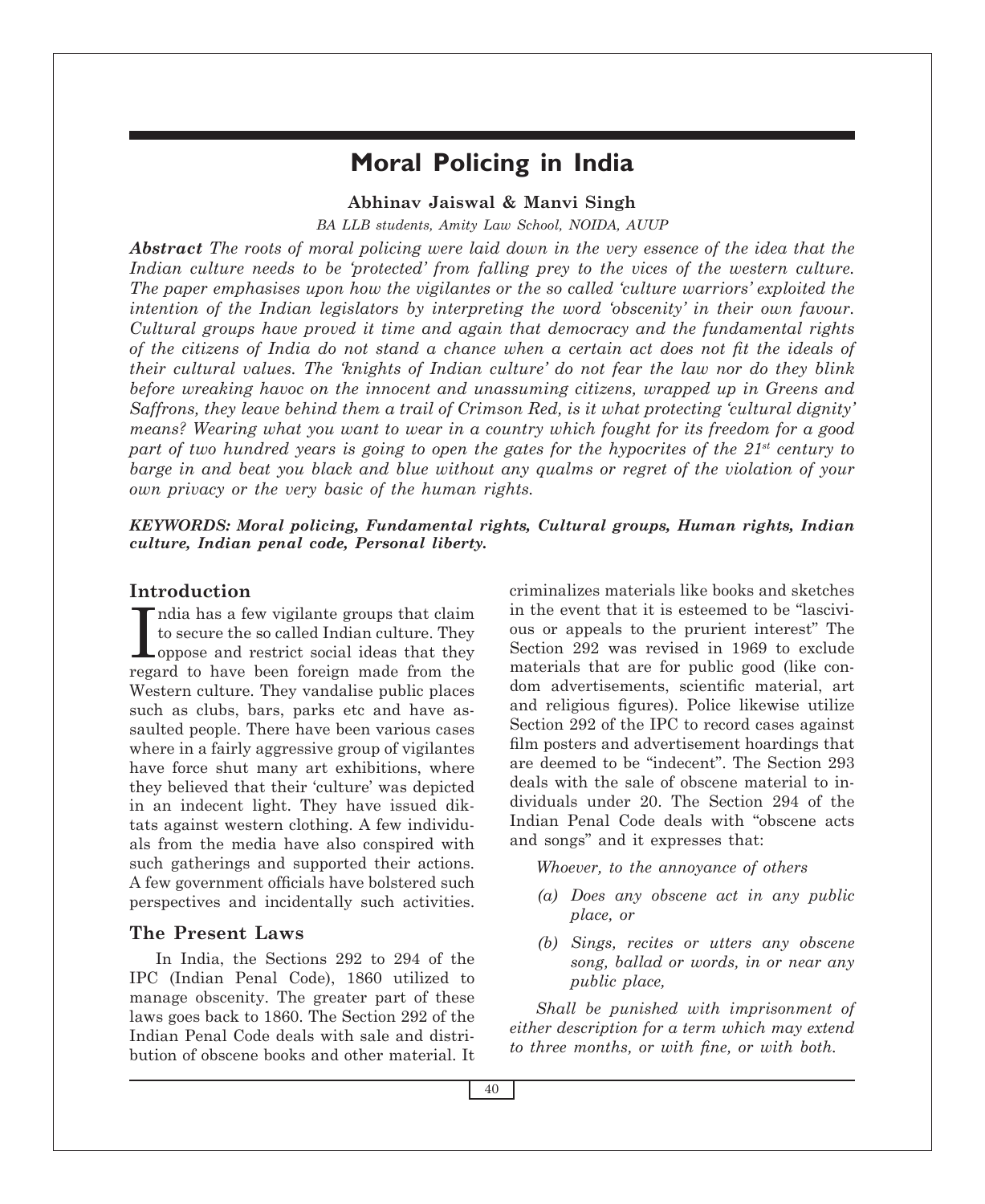### **Obscenity – The Assumptions and the Reality**

The ambit covered by the word Public 'obscenity' is not as clear as we would have wanted it to be. And this becomes the major reason as to why a lot is left to the imagination and assumptions. And what happens when it is left on the society to interpret a law or an idea on their own? Chaos ensues, it falls on the terms of 'To each his own'. India is known for its structure of 'unity in diversity' which also means multiple cultures coming together, multiple ideals and beliefs co-existing. In such a set up each group interprets 'public indecensy' 'public obscenity' and 'Morality, through their own Moral compass hence its more than obvious that an act it going to end up offending one or the other section of the society.

 "Section 292, Indian Penal Code, manifestly embodies such a restriction because the law against obscenity, of course, correctly understood and applied, seeks no more than to promote public decency and morality."

The words 'correctly understood and applied' are the ones that make all the difference for the society's vigilantes, in their case and according to their Moral compass, they decide what is wrong and what id right for the society, what is moral and what lies in the light of immorality. This is where section 292, leaves it to ones imagination to use the word 'obscenity' in their own sense. Public Obscenity is not defined clearly under section 294 of the IPC, the word 'Obscene Act' is all that the forces rely upon with no clear lines drawn around it.

But, we cannot blame it all on the Absence of the specific meaning of a word in a legislation, though it is a major contributing factor in promoting the vigilante activities. But, it's also the sheer ignorance of the factual clarity given by the judiciary time after time, as to when an act does not fall under the purview of section 294 IPC and people cannot be held under this proviso.

As in a case in the Bombay high court, wherein 13 men were arrested on the charges of 'public obscenity', the high court observed that, A flat is a private premises and it cannot be pulled under the ambit of a 'public place' as the public has no right of free entry in such a premises, any act or 'obscene act' that is being committed in such a private premises cannot evoke section 294 of the IPC.

And still we read almost every now and then as to how young couples are raided out of their own houses and flats and taken out on the roads by not just the police authorities but also by the 'protectors of the culture' who then resolve to assaulting these alleged 'criminals' who are destroying the moral fabric of the society, and sometimes even going to the extent of rubbing black ink on their faces.

Is this how they seek to restore the moral balance in the society? Blurring the lines between what is real and what is based on the mere assumptions and ideologies of multiple cultural and religious groups, due to the absence of a clear cut meaning of a word in an age old legislation, moral policing breaths freely, growing each day.

### **Recent cases relating to moral policing in India**

1. The Delhi High Court has stayed criminal proceedings against a couple who were caught roaming on a public place allegedly kissing each other, on the basis of their marital status. The Delhi high court stated that "how the expression of love by a married couple falls under the purview of public obscenity".

 Justice S Muralidhar stayed an FIR lodged against a person and his wife who were caught by the Dwarka police station officers for allegedly kissing each other while sitting under the local Metro station.

 According to the Hon'ble court the FIR doesn't make a case for offence under Section 294 read along with 34 IPC.

2. Act of vandalism and hooliganism by the vigilante groups is not an uncommon phenomena, A very recent event throws a clear light upon this statement. The Sangh Parivar members attacked and wrecked havoc on an exhibition portraying the works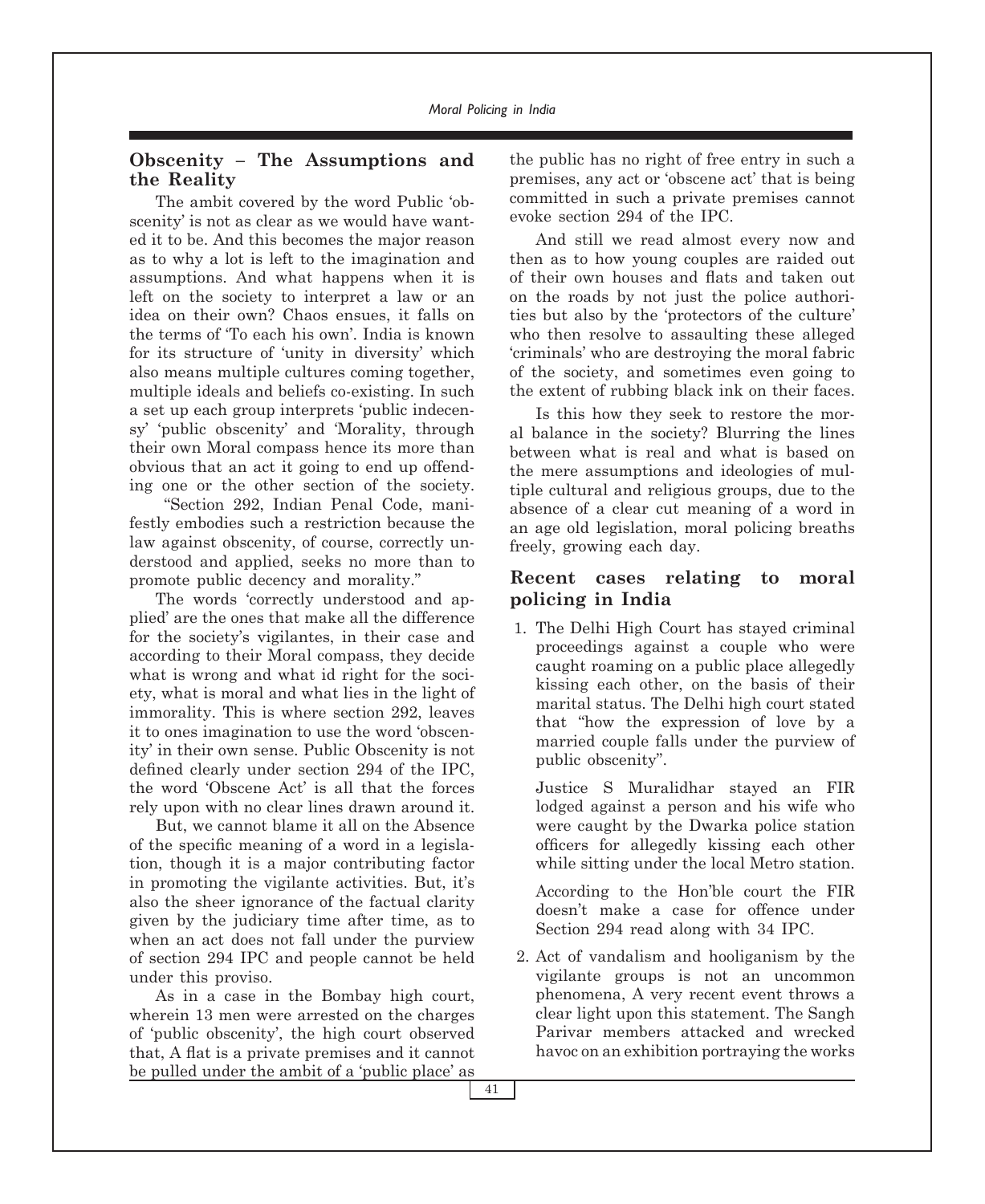#### *Moral Policing in India*

of a fine arts student Chandramohan, of M.S University. He was first physically manhandled and injured by the vigilante group and later was arrested by the police; the charge framed against the artist was that he had hurt religious sentiments. Again giving way to the burning question as to how far can one ignoring the law and taking it in their own hands, just to satisfy their personal vendetta in the name of protecting a certain sentiment?

3. Sometimes even when the government tries to take a new step with a revolutionary idea to bring a change in the society it ends up being washed down to an excuse to harass and coerce the innocent. As was seen in the case of Uttar Pradesh, where in with the advent of the new government, orders were passed to form an 'anti-Romeo squad' to curb down the cases of eve teasing and crime against women, due to the large number of complaints filed by women of Uttar Pradesh with CM's office. But, after a few initial days the whole movement changed its face and became one of the most controversial government decision of recent times as instead of targeting eve teasers the police started storming into public parks, colleges, roadsides and even coaching centres at times. The floodgates of interrogation opened upon unsuspecting young couples, who if caught walking side by side were pulled over by policemen and coerced to provide their parent's contact detail while being subjected to humiliation. Suddenly it was no more about safeguarding the modesty of the women in Uttar Pradesh but like its predecessor 'Operation Majnu' in 2005, Anti Romeo squad too crossed the thin line between being the protector and becoming the predator.

### **Moral Policing in Educational Institutions**

A country which is praised and lauded for its education system worldwide is also known for supporting and employing Moral vigilante

groups inside the campus of their educational institutions to keep a check on the activities of their students or more so for maintaining the gauge of the 'moral compass.' Some colleges have gone to the extent of trying to dictate what kind of clothes that can be worn by the female students on the campus, sometimes putting a stop on skirts and jeans too. India is a democracy but it is the events like these which make us question the whole framework of the society and its limited understanding of the changing times. It crosses all the limits when these colleges appointed moral police retorts to aggression to prove their point, beating up children, or scaring them and coercing them, even extorting money at times.

In year 2016, May  $14<sup>th</sup>$ , The Delhi cultural minister, Mr. Kapil Mishra called out The Hindu College authorities on their regressive, discriminatory and dictatorial rules and regulations for Girls hostel, right from the difference in the amount of the hostel fee to its permissible Timings. Given the girls had to pay double the amount paid by the boys for the hostel accommodations, the minister rightly stated that it was outright discriminatory in nature and would create the felling of resentment between the students.

In another incident the officials of a Private educational institution in Uttar Pradesh, pulled out two students sitting in the college cafeteria on the grounds that they were found in a 'compromising position' and were then publicly humiliated by the college Chief Proctor where as the witnesses later divulged that the position which was slapped 'compromising' by the authorities was nothing but the boy trying to console the sobbing girl by patting her back lightly, which is a natural human reaction to handle someone in grief.

These are just a few incidents from a thousand which take place every day. The question being that who gave them the Right and authority to play dictators to the students who have come to be a part of the institution to gain knowledge and education in lieu of the fee they pay?